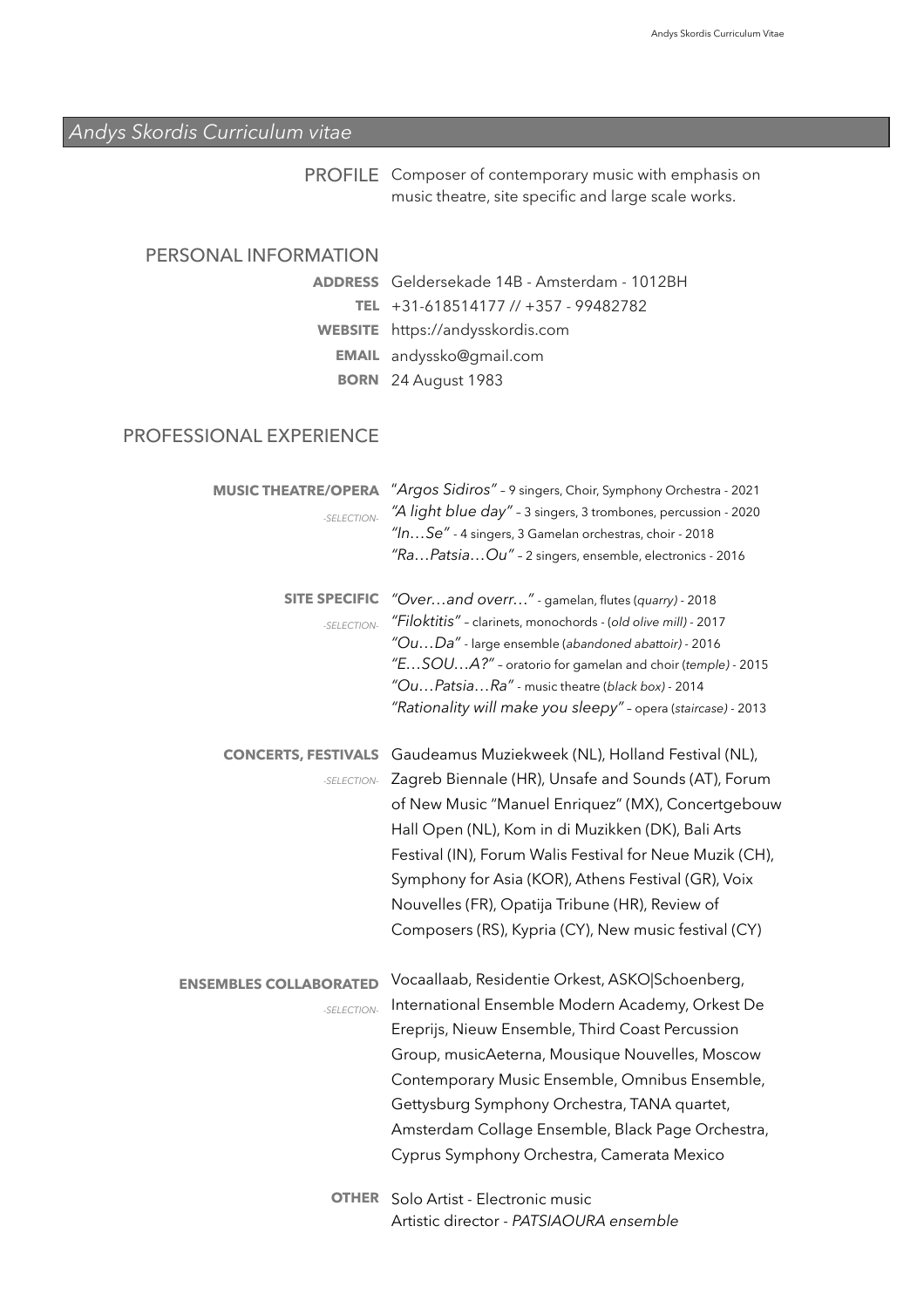## EDUCATION

| <b>QUALIFICATION AWARDED</b><br>PRINCIPAL STUDIES<br><b>INSTITUTION</b> | Post graduate Diploma - 2014<br>Seni Karawitan - Balinese Gamelan<br>ISI Denpasar (IN)                                                                          |
|-------------------------------------------------------------------------|-----------------------------------------------------------------------------------------------------------------------------------------------------------------|
| <b>QUALIFICATION AWARDED</b><br>PRINCIPAL STUDIES                       | Post graduate Diploma - 2013<br>Contemporary music through non western techniques<br>Karnatic music - Composition, Reading, Improvisation                       |
| <b>INSTITUTION</b>                                                      | Conservatorium Van Amsterdam (NL)                                                                                                                               |
| <b>QUALIFICATION AWARDED</b><br>PRINCIPAL STUDIES<br><b>INSTITUTION</b> | Master's of Music with Zeer Goed<br>Composition<br>Conservatorium Van Amsterdam (NL)                                                                            |
| <b>QUALIFICATION AWARDED</b><br>PRINCIPAL STUDIES<br><b>INSTITUTION</b> | <b>Bachelor's of Music</b><br>Composition<br>Conservatorium Van Amsterdam (NL)                                                                                  |
| <b>QUALIFICATION AWARDED</b><br>PRINCIPAL STUDIES<br><b>INSTITUTION</b> | Bachelor's of Music with Magna Cum Laude<br><b>Composition and Film Scoring</b><br>Berklee College of Music (US)                                                |
| <b>AWARDS</b>                                                           | · Black Pencil Prize - 2020<br>Prix Annelie De Man & Ensemble Black Pencil (NL)                                                                                 |
|                                                                         | • Fedora Prize - Ballet & Opera - 2019<br>Fedora Platform (EU)                                                                                                  |
|                                                                         | • Currents Creative Partnership - 2019<br>Third Coast Percussion Group (USA)                                                                                    |
|                                                                         | • International competition for Piano Quintet - 2016<br>ISCM and Asia Cultural Centre (KOR)                                                                     |
|                                                                         | • 1st prize in competition for Orchestra - 2013<br>Cyprus Symphony Orchestra & Ministry of Culture (CY)                                                         |
|                                                                         | • Buma Toonzetters Prize - 2012<br>Award for the best contemporary composition of the year<br>Buma Cultuur & Muziek Centrum The Netherlands (NL)                |
|                                                                         | • 2nd prize in competition for Orchestra - 2010<br>Cyprus Symphony Orchestra & Ministry of Culture (CY)                                                         |
|                                                                         | • Best Music Film - 2007 - C.I.F.F (CY)                                                                                                                         |
|                                                                         | • Best Contemporary Film Music - 2007 - N.I.F.F (GR)                                                                                                            |
|                                                                         | • Composition Award - 2007<br>Berklee College of Music (US)                                                                                                     |
| <b>FINALIST</b>                                                         | Berlin Opera Prize 2022, Prix Annelie De Man 2021,<br>Gaudeamus Prize 2012, New Music Consortium 2021<br>Matthijs Vermeulen Prijs 2015-2017-2019, Ereprijs 2011 |
| <b>SELECTION - INTERNATIONAL</b>                                        | 21st Review of Composers, Dissonart Ensemble,                                                                                                                   |
| <b>CALL FOR SCORES</b>                                                  | Festival Manuel Enriguez, New Music Consortium,<br>Skamdeggi, Concertgebouw hall open, Score follower                                                           |